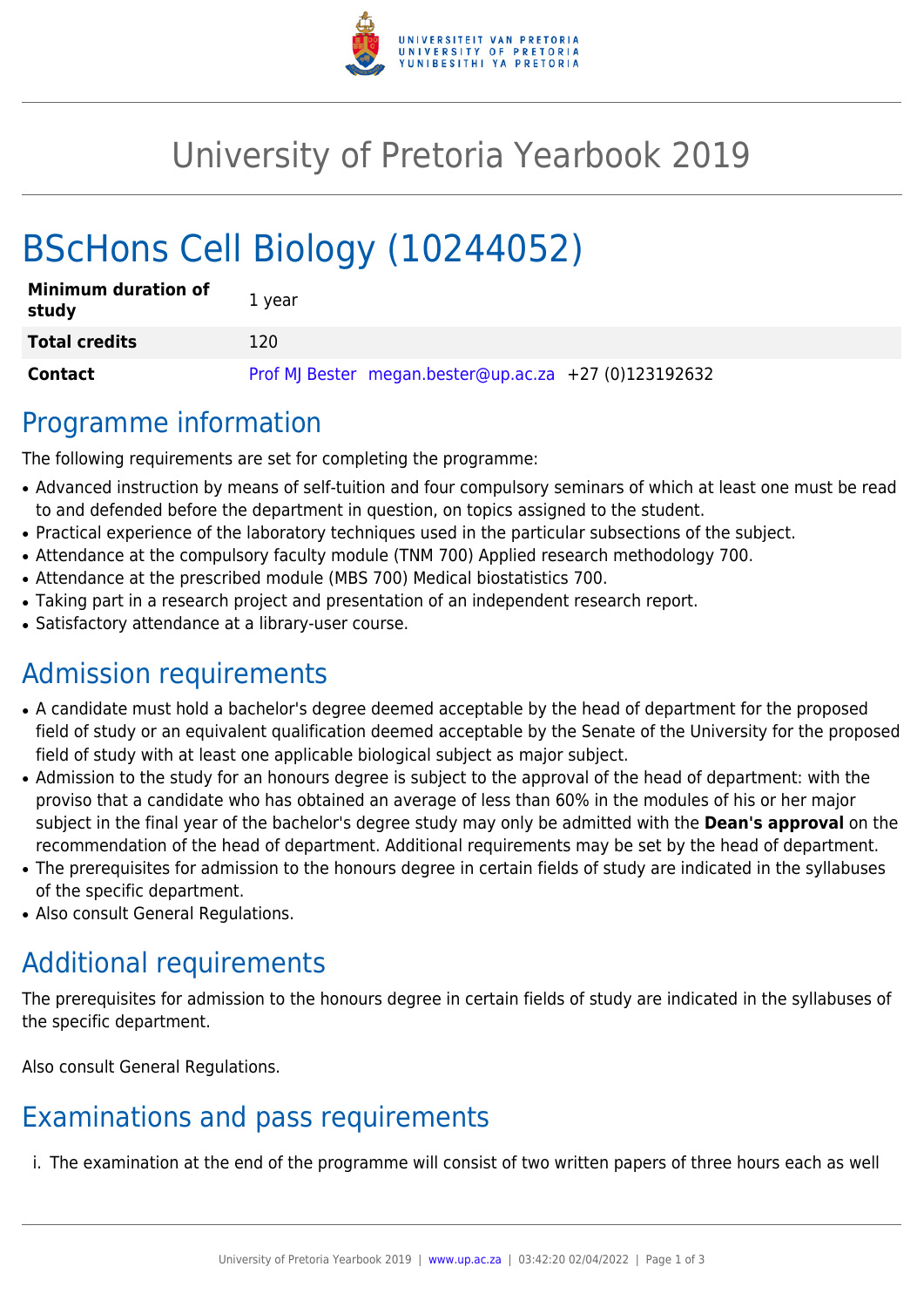

as an oral examination of 30 minutes.

- ii. For the field of specialisation Medical Physics, one examination of three hours is required in each of the theoretical modules. The mark awarded to the practical work will also be taken into account when the final mark is calculated.
- iii. The maximum period for completion of the honours degree, is two years in the case of full-time students and three years in the case of part-time students. In exceptional circumstances, a student may apply, in writing, to the head of department for an extension of the period of study.
- iv. To comply with the pass requirements for the degree, a student must obtain a final mark of at least 50% in each division as indicated, as well as a pass mark of at least 50% for the essay/work assignment (if applicable). The stipulations regarding pass requirements for dissertations in the General Regulations apply mutatis mutandis to essays.

### Pass with distinction

The degree is conferred with distinction on a student who has obtained an average of at least 75% in the examination (written, oral, practical, etc).